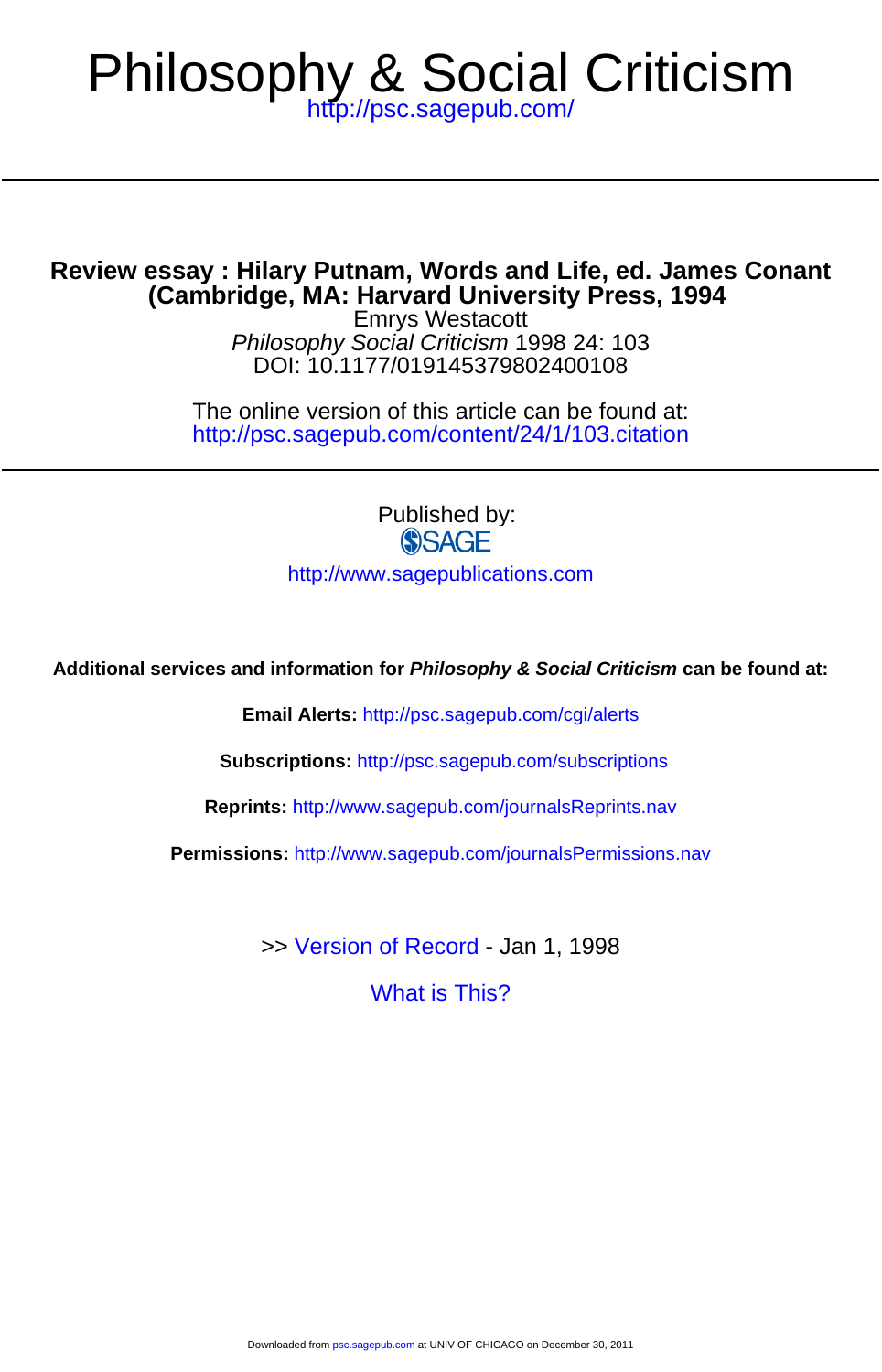## Emrys Westacott

# Review essay

Hilary Putnam, Words and Life, ed. James Conant (Cambridge, MA: Harvard University Press, 1994)

In his Preface to Words and Life, Hilary Putnam describes this collection of essays as a 'companion volume' to his earlier collection, Realism with a Human Face (Cambridge, MA: Harvard University Press, 1990). That is a fair description. Notwithstanding some shifts in his philosophical views (relatively minor, especially by Putnamian standards), these essays fill out our picture of how the philosophical scene - both present and past - appears from the standpoint Putnam has carved out for himself over many years of intense, restless thinking. Some of the essays represent renewed attacks on problems that have long exercised the author. For instance: Can the human mind be fully understood on the model of a digital computer? Can intentional notions be eliminated from philosophical accounts of mind, language and knowledge? Does a disquotational theory of truth exhaust worthwhile philosophical discussion of the concept of truth? (Putnam, of course, answers all these questions negatively.) Other essays explore new (though adjacent) territory, such as whether Aristotle's view of mind may be plausibly understood as offering a proto-functionalist account of the mind, or whether Dewey's non-instrumentalist view of reason can be defended against some recent objections. (Putnam thinks the answer to both these questions is yes.) Uniting them all, and linking them to the rest of his work, is an overarching concern to combat scientism in its many guises while respecting science. Given his primary interests, for Putnam this means talking about mind, reference, truth and rationality in a way which is scientifically informed, but which resists the temptation to eliminate the

PHILOSOPHY & SOCIAL CRITICISM  $\cdot$  vol 24 no 1  $\cdot$  pp. 103-108

Copyright © 1998 SAGE Publications (London, Thousand Oaks, cA and New Delhi) [0191-4537(199801)24:1; 103-108; 002053]

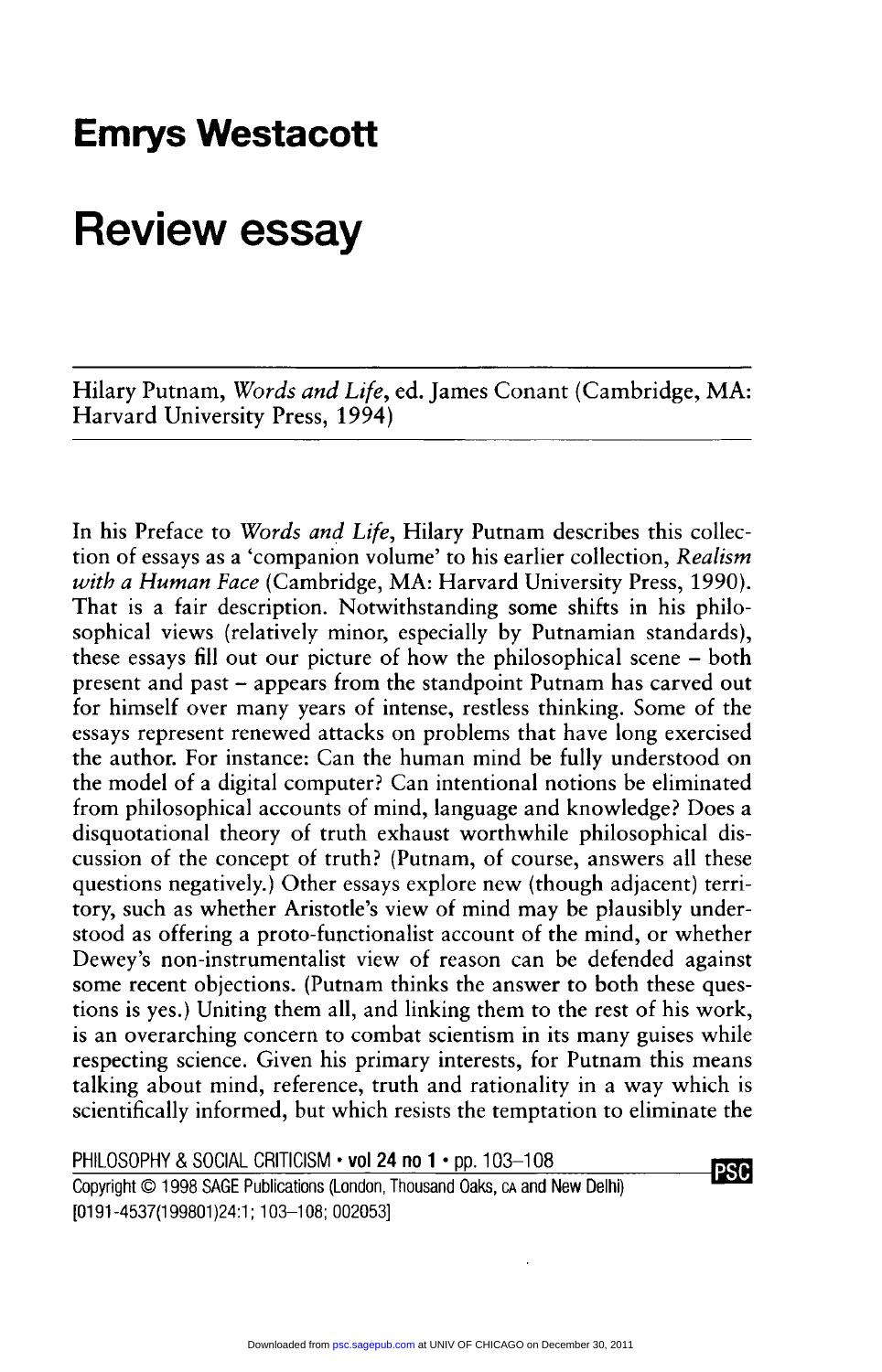### **Review essav**

104

messy complexity of our received 'picture' of these notions by means of physicalism, phenomenalism, or any other type of reductionism.

As with the earlier volume, the 29 essays that make up Words and Life were selected by James Conant, who also provides a fairly long introductory essay. This 'Introduction', which is clear and illuminating, does not enter much into the (often quite technical) details of Putnam's arguments. Instead, it focuses more on the relation between Putnam's thinking and that of other thinkers such as Richard Rorty (with whom Putnam has had a running debate since the early 1980s), as well as Wittgenstein, Stanley Cavell, John McDowell and Cora Diamond, all of whom Putnam acknowledges as important influences on his recent thinking.

All the essays have appeared in print elsewhere: 11 of them prior to 1990, including 2 that date from the 1970s. In spite of the extended period represented, however, they constitute a generally consistent whole since most were composed after Putnam's two most significant philo sophical reversals: his rejection of scientific realism in 1976 and his critique of his earlier functionalist philosophy of mind in Representation and Reality (1988).

The essays are grouped by topic into seven sections. The first three essays relate Putnam's views on the nature of mind and make reference to those of various canonical figures in the history of philosophy, particularly Aristotle. Elsewhere, Putnam has remarked that as he gets older, he finds Aristotle gets smarter. Whether Aristotle was smart enough to anticipate the broadly functionalist account of mental activity which Putnam favors will no doubt strike many as doubtful, although he and Martha Nussbaum (co-author of one of these essays) offer a lively defense of this reading against objections raised by Miles Burnyeat. Speaking generally, though, what Putnam finds salutary in Aristotle is his effort to construct a philosophy that, in recognizing constraints imposed by both scientific knowledge and our everyday experience, attempts 'to do justice to the world as we know it' (70). It is this willing ness to settle for complexity that enables Putnam to enlist Aristotle as an ally against the many forms of reductionism that flourish in contemporary analytic philosophy.

Four essays on logical positivism serve a dual purpose. On the one hand, Putnam seeks to correct the supercilious and dismissive attitude towards this movement which prevails today. Philosophers like Carnap and Reichenbach, he argues, were far from being naive or simplistic. Reichenbach, for instance, anticipated arguments developed later by Wittgenstein, Quine and Sellars against the idea that reports of phenomenal experience are certain or describe what is simply 'given'. And he and Carnap showed a profound understanding of the problems they had to overcome if they were to realize their philosophical program: for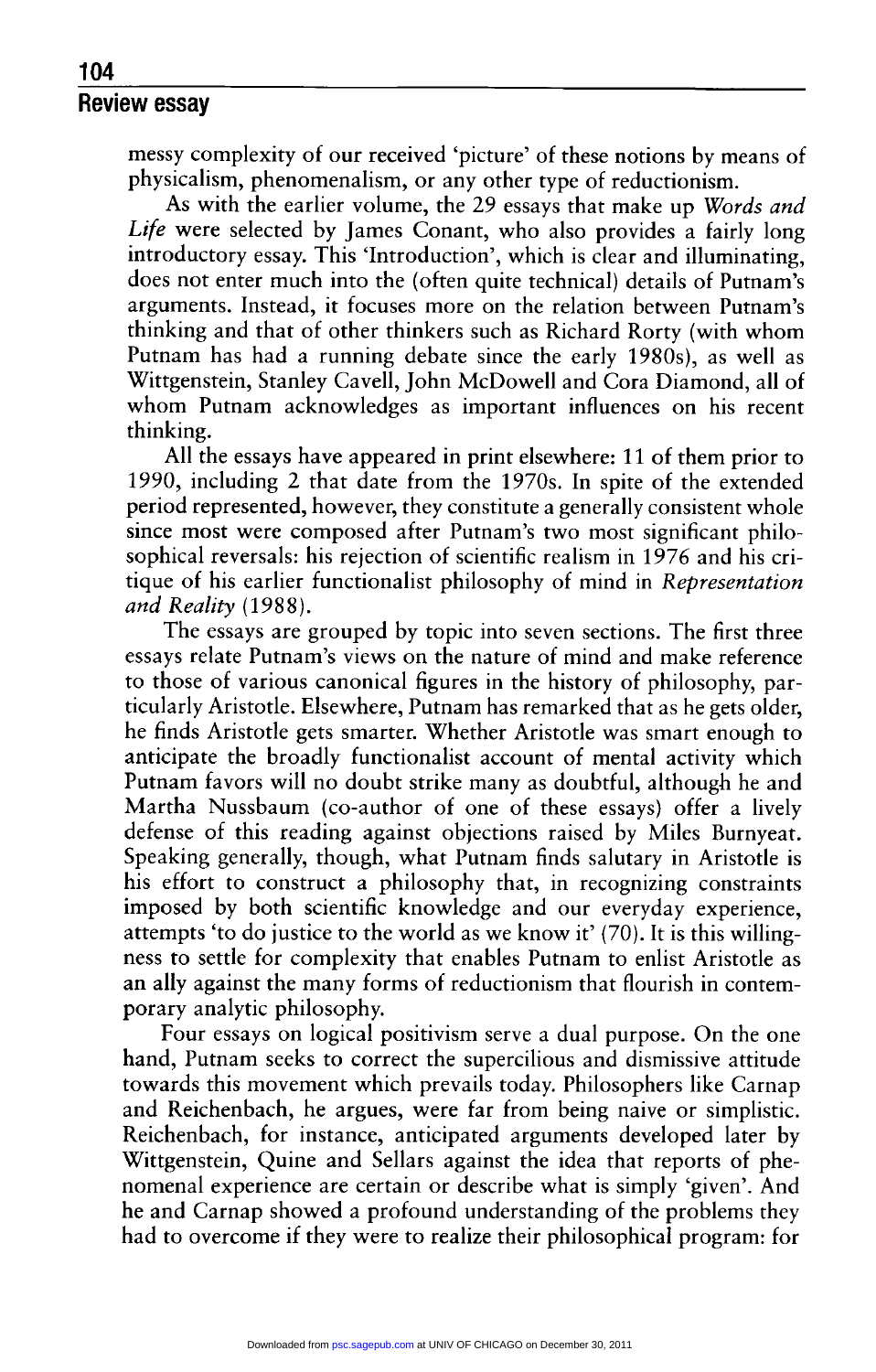#### 105 **Emrys Westacott**

instance, avoiding solipsism, vindicating induction and analyzing causality. On the other hand, Putnam offers detailed criticisms of various aspects of the positivist program, the general import of which is that the intentional component in human understanding cannot be ignored, avoided, or eliminated. His critique of positivism thus supports his relentless attack on more recent attempts to do just that by behaviorists, physicalists, AI enthusiasts and others who, ironically, see themselves as having left logical positivism far behind.

This attack makes up a large part of the rest of the work, particularly in the last four sections which deal mainly with problems concerning realism, truth, reference, meaning, computational theories of the mind and the nature of science. Certain targets pop up with the regularity of clay pigeons for Putnam to shoot down using a technically impressive battery of arguments. These targets include: disquotational accounts of truth, physicalist (including causal) theories of reference, behaviorist views of language, computational models of the mind (including the 'narrow' functionalism to which Putnam formerly subscribed) and the uncritical privileging of the language and standpoint of physics. The rogues gallery contains some familiar offenders: Quine, Rorty, Fodor, Boyd. Two particularly interesting essays in this group, both accessible to a wider audience than many of the others, are 'Artificial Intelligence: Much Ado About Not Very Much' and 'The Idea of Science'. In the former, Putnam explains his reasons for remaining judiciously skeptical about the idea that developments in AI will soon yield valuable insights into the nature of human understanding. In the latter, he explores the tension between two reasons for viewing natural science (particularly physics) as the paradigmatic form of knowledge: its use of a certain method (the epistemological reason) and its claim to describe ultimate reality (the ontological reason). Both are roundly criticized and diagnosed as the unfortunate legacy of an outmoded metaphysical picture.

There is, in addition, a section containing four essays (two cowritten with Ruth Anna Putnam) which serve to place Putnam's views within the tradition of classical pragmatism. These mesh easily with the other essays, but their orientation is more toward ethics and social philosophy. What Putnam finds especially wholesome in pragmatist thinking, particularly that of Dewey, is the rejection of certain dichotomies that he believes have been choking philosophy for most of this century: dichotomies such as those between mind and body, intellect and emotion, egoism and altruism, natural science and social science, theory and practice, facts and values and means and ends. He devotes considerable attention to criticizing the last two, and in doing so brings out the connections between them. According to Dewey, the Putnams argue, such things as science, education and democracy have to be viewed as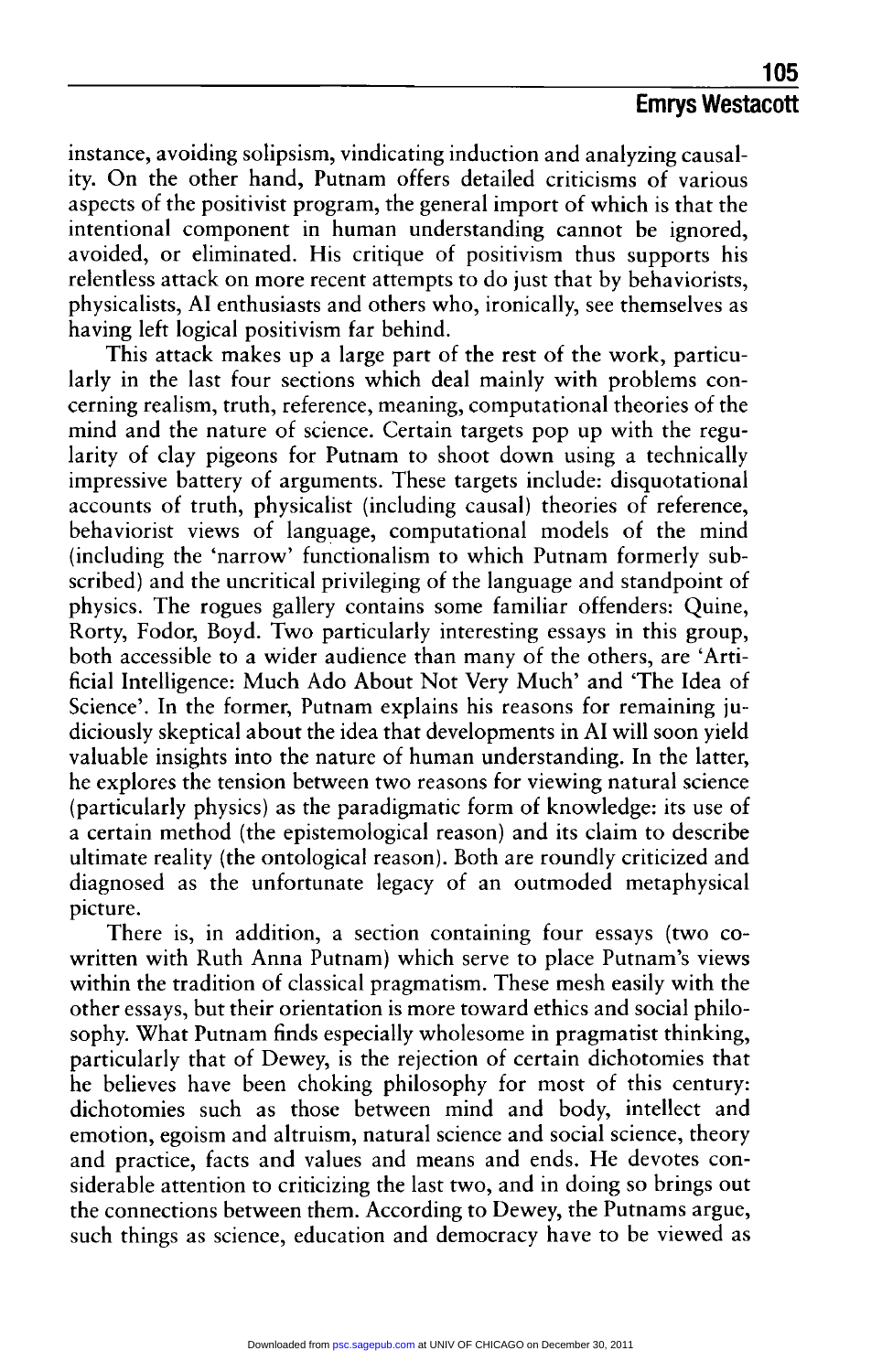#### 106 **Review essay**

both ends and means. The fact that they have instrumental value does not mean that the ends they serve must be 'external' or simply 'given' and hence beyond rational discussion. Rather, as what Dewey calls 'ends-in-view', they simultaneously guide conduct and, when attained, become part of the situation in which we live and work. Democracy, for instance, understood as 'the precondition for the application of intelligence to social problems', is desirable both instrumentally and because we are beings who want to achieve our goals through our own efforts, working out precisely what our values and aims should be in the process.

The defense of a Deweyan view of rationality as something much more complex than a calculating faculty is ably conducted. Even so, there are tensions in the pragmatist view of value judgements that Putnam arrives at. The problem he faces is how to combine (1) a cognitivist account of value judgements with (2) a pluralistic view of legitimate human goods and conceptions of the good life while avoiding  $(3)$ value relativism (which he certainly wishes to do). It is not difficult to hold both (1) and (2) if one relativizes the truth or falsity of value judge ments to particular communities, as canonical relativists like Sumner and Benedict do. But Putnam, of course, like Dewey, insists that we can also make objectively valid value judgements about entire communities and forms of life. This requires something like a general theory of human nature to provide the basis for a distinction between those needs and desires which are 'real' or 'genuinely human' and those which are not. Putnam seems to applaud Dewey for retaining this distinction, but also argues  $-$  controversially  $-$  that Dewey keeps his theory of human nature suitably 'thin'. The problem is that the more content there is to the theory of human nature, the more controversial it will be, while the thinner one makes it, the less resistance it offers to a thoroughgoing relativism.

Throughout the volume, Putnam returns repeatedly to what he variously describes as 'the problem of intentionality', 'the great question of realism' and 'the major problem of philosophy', namely: How does language hook on to the world? As he sees it, any acceptable answer to this question must be tied to a view of truth that recognizes it to be a 'substantive property' possessed by at least some of our assertions in virtue of their relation to something that lies beyond language. Defending this view, he is sharply critical of those like Rorty who, on the grounds that we can never adopt a 'sideways on' standpoint from which to compare our words with the world they purport to describe, dismiss 'the great question of realism' along with the idea that our words can correspond to or represent any non-linguistic reality. Against this argument, which he describes as 'terrible', Putnam offers a quick and dirty objection. By an exactly analogous argument, he claims, one could reach the absurd conclusion that I cannot know what other people are experiencing, or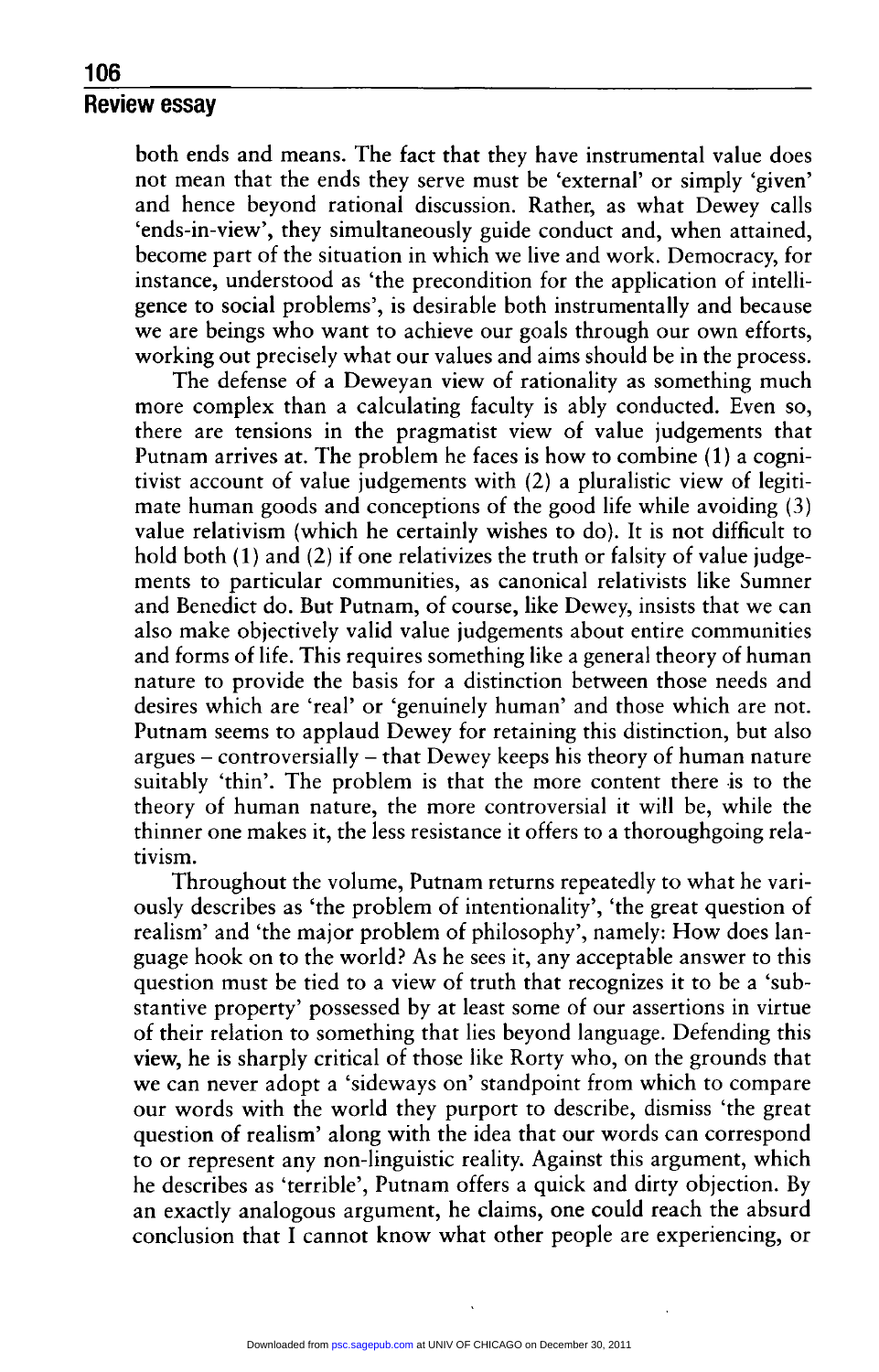#### 107 **Emrys Westacott**

even if they are experiencing anything at all, since it is impossible for me ever to compare my thoughts about what they are experiencing with their actual experiences. It seems to me, however, that this argument is a bit too quick and dirty; for the analogy drawn is not exact. It would be exact if Rorty were to argue that since we cannot compare our picture of the world to the world, that picture (e.g. the Newtonian view of nature) is empty. But Rorty does not say that. He only says that the philosophical account of truth as correspondence to reality is empty, and so cannot be used to explain why a certain picture is useful to us.

To those already familiar with Putnam's work, the most noteworthy aspect of his more recent discussions of realism is a drift towards what he calls 'naive' or 'direct' realism. Exactly what this amounts to is never made very clear; essentially it seems to be a philosophical endorsement of the 'natural' view that physical objects are not constructs out of sensedata but are themselves the immediate objects of perception, and that the truth of our assertions depends on how things are in the world. (Putnam claims this 'sophisticated naivety' is in the spirit of the later Wittgenstein, who, he argues, has been misunderstood by all who would interpret him as some sort of anti-realist.) Two considerations seem to be especially important in moving Putnam in this direction. First, he believes that an analysis of how representation is possible must start out by seeing cognition as an interaction between a creature and its environment, since if one proceeds by considering representation only from the subjective side the connection between thought and reality must always appear mysterious. Second, he is convinced that since the naive realism of common sense is a 'picture' that profoundly affects - is in fact essential to - the way we think, speak and live our lives, it is deserving of respect. And philosophical views that are wildly at odds with this picture are, for that very reason, idle; they do not help to make our world either better or more intelligible.

This appeal to common sense from within the pragmatist tradition is a forceful move. And Putnam evidently thinks that by this means he can hoist other soi-disant pragmatists like Quine or Rorty with their own petards. For the argument to be persuasive, however, he at least needs to explain more fully just why philosophy should be constrained by the common-sense picture of things. After all, science does not have to conform with that picture. Copernican astronomy, relativity theory and quantum mechanics all defy common sense; the only constraint put on them from that direction is that they should be capable of explaining how our everyday picture came about (e.g. why the sun seems to move, or why space and time seem to be independent of each other).<br>Why philosophy should be judged by different criteria – if it should be - is an interesting question. Were he to address it, Putnam would have to articulate and defend more completely than he does here the nature